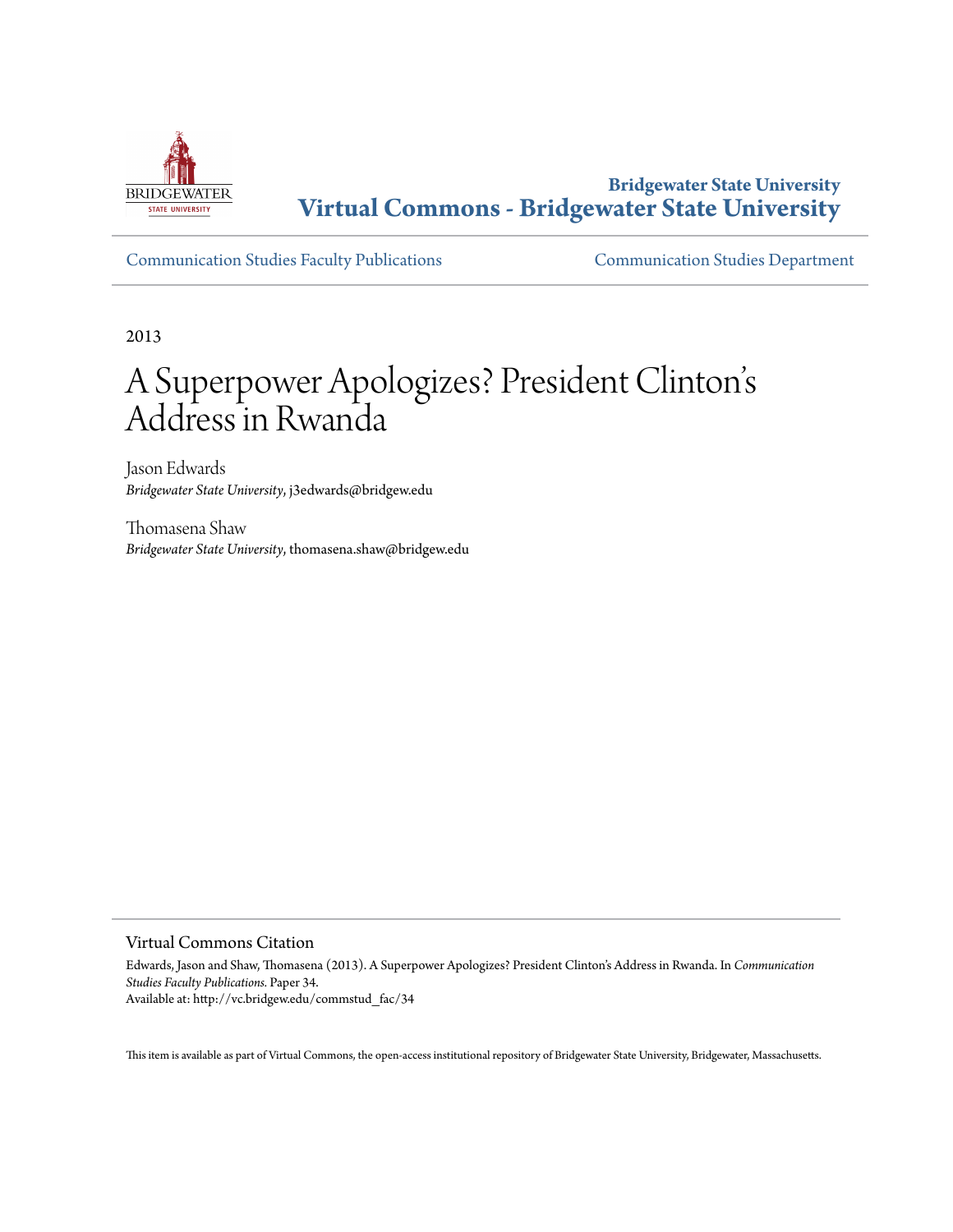## **A Superpower Apologizes? President Clinton's Address in Rwanda**

*Jason A. Edwards*  Associate Professor Department of Communication Studies Bridgewater State University Jasonedwards57@hotmail.com

*Thomasena Shaw*  Assistant Professor Department of Communication Studies Bridgewater State University Thomasena.shaw@bridgew.edu

#### *Abstract*

*The failure to intervene in Rwanda was one of the greatest foreign policy mishaps of Bill Clinton's presidency. In March 1998, Clinton made an extended tour of the African subcontinent with a stop in Rwanda. During his brief visit, the president attempted to repair the image of the United States among Rwandans and the broader international community. Clinton used three primary image repair strategies: democratization of blame, corrective action, and transcendence. Despite his emphasis on the important lessons that the world could learn from the Rwandan genocide, we argue that his rhetorical choices ultimately undermined his larger mission and led to the mixed response he received from pundits, politicians, and policymakers.* 

#### **Introdnction**

On April 6, 1994, a plane carrying the presidents of Rwanda and Burundi was shot down over the central African nation of Rwanda. The assassination of these political leaders was a signal to Rwanda's Hutu led majority government to begin committing genocidal atrocities against the minority Tutsis. In a little over 100 days an estimated 800,000-1 mi!lion Rwandans lost their lives in the genocide. During this time period, the United States, the United Nations, and other nation-states did nothing to stem the violence. U.N. Secretary General Boutros-Boutros Ghali publicly castigated the international community for its inaction and implored the U.N. Security Council to do something. As he noted at a press conference in the early stages of the genocide, "All of us are responsible for this failure. It is genocide which has been committed. More than 200,000 people have been killed, and ... the international community is still discussing what ought to be done" (Meisler, 1994, p. A6). Five years later, a genocide panel looking into the inaction of the United Nations came up with a similar finding when it stated "incompetence of the United Nations, coupled with the political paralysis of the United States and other powers, led to the failure to stop the murder of as many 800,000 Rwandans" (Lynch, 1999, p. A29). The reason why the United States did not intervene can be traced to the Clinton administration's foreign policy failure in Somalia - the scene of a disastrous U.S. military intervention in 1993, where 18 American soldiers and an estimated 500 to 2,000 Somalis were killed during a peacekeeping mission in Mogadishu. Because of that foreign policy debacle the administration issued strict guidelines about committing the United States to further peacekeeping missions. Rwanda was the first test of that policy. The Clinton administration, fearing another Somalia, did little to intervene or convince other nations to put their troops in harm's way (Preston & Williams, 1994). Stephen Pope (1999) summarized the criticism leveled at the Clinton administration suc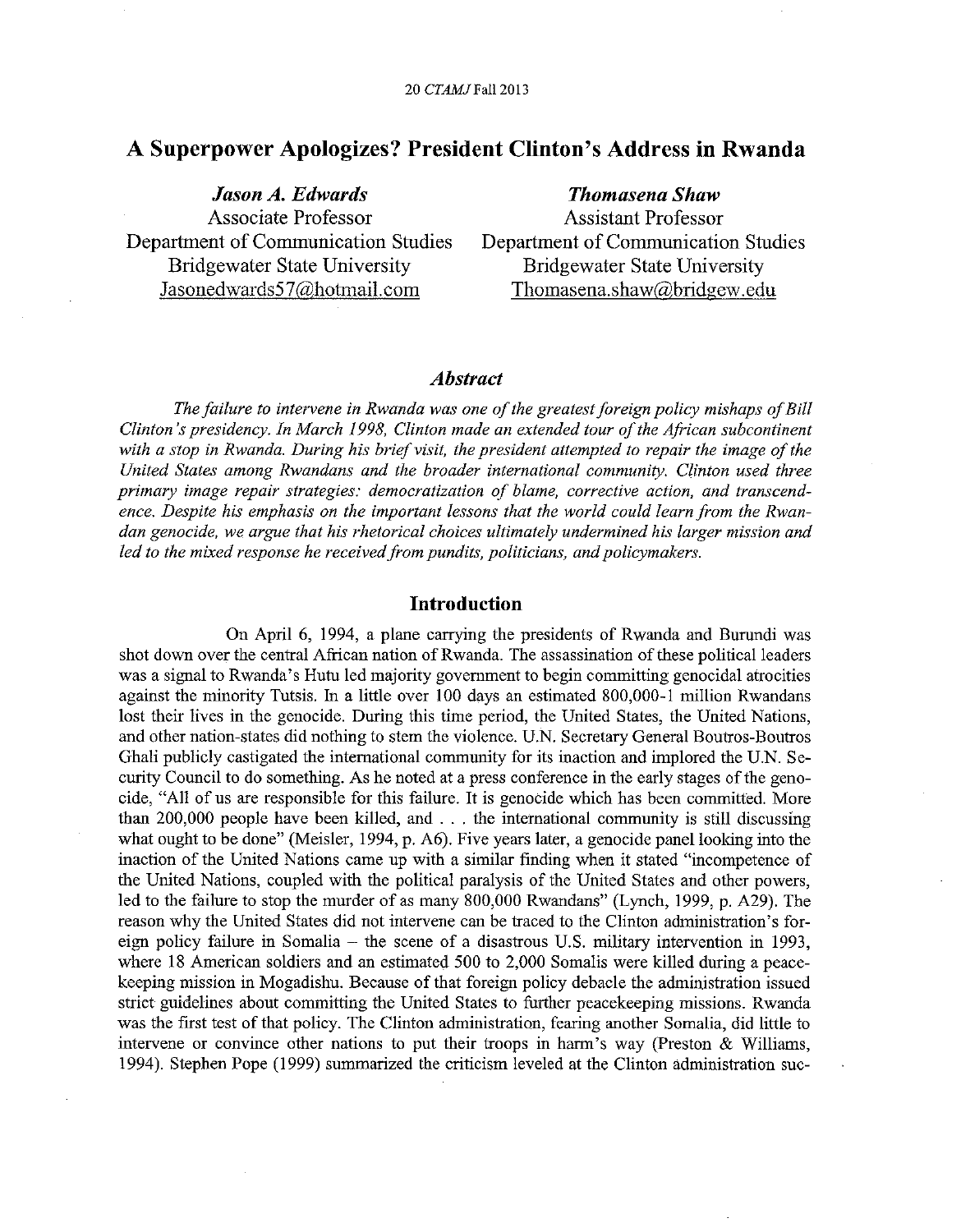cinctly when he stated "the United States leadership and the entire international community, especially Belgium, France, and the United States, failed completely in their responsibility during this tragedy" (p. 8). Considering President Clinton actively promoted the United States as the "indispensable nation" America's failure to intervene in Rwanda certainly harmed its image as a world leader and defender of civilization - particularly in the eyes of Rwandans and Africans.

Four years after the genocide, President Clinton made a groundbreaking trip to Africa where he wanted to introduce the "American people to a new Africa" (French, 1998). Clinton's six-nation trip was the most extensive tour of Africa undertaken by an American president and the first trip by a U.S. president since Jimmy Carter (French, 1998). Part of Clinton's trip was a stop in Kigali, Rwanda. During this three and a half hour visit (he never left the airport because of security concerns), the president visited with genocide survivors, met with Rwandan national leaders, and delivered an address meant to repair America's image and attempt to rebuild relations with Rwanda, the United States, and the international community. Ultimately, we argue that while Clinton's address was meant to outline lessons that could be learned from the genocide, his rhetorical choices undermined his larger efforts, leading to a mixed response from pundits and politicians.

Clinton's Rwandan address deserves scholarly merit for several reasons. First, the essay adds another interesting dimension to Benoit's image repair theory by arguing that Clinton engaged in the rhetorical strategy of democratization of blame, which we maintain can be another form of denial. Second, while there have been a number of image repair studies that explore how political figures have employed the strategies, most i) focus on the politician's character failings rather than a specific policy issues (see Benoit & McHale, 1999; Blaney & Benoit, 2001; Dewberry & Fox, 2012), and ii) few examine the success or failure of their efforts in an international context (for exceptions see Wena, Yu, and Benoit, 2009, 2012; Zhang & Benoit, 2004, 2009). This essay addresses those omissions in scholarship. Finally, while Clinton's rhetorical choices may have ultimately undermined his overall purpose and altered the legacy of the presidency and the international community at that time; they also offer insights into the challenges involved in attempting to negotiate a nation's image internationally, especially when mistakes have been made.

Having outlined the purpose and contributions the essay makes, we provide the reader with a theoretical discussion of image repair theory, before using it to examine President Clinton's Rwanda address. Finally, we draw implications from the analysis.

### **Image Repair Theory**

Communication scholars have paid significant attention to the rhetorical dimensions of attempts by politicians, corporations, governments, and entertainers to repair their image for many years (see Benoit, 1995a, 1995b, 1997; Benoit & McHale, 1999; Dewberry & Fox, 2012; Moody, 2011; Welsh & McCallister-Spooner, 2011; Stein, 2008, 2010; Wena, Yu & Benoit, 2009, 2012; Zhang & Benoit, 2004, 2009). One of the foundational aspects of image repair theory is the rhetorical genre of apologia. According to Ware and Linkugel (1973) apologia is a speech of self-defense, typically because someone has accused another of various acts of wrongdoing. When confronted with an attack on one's character and/or policy, Ware and Linkugel reasoned that rhetors could use four strategies to repair damaged ethos: denial, bolstering, differentiation, and transcendence. Ware and Linkugel's ideas have more recently been subsumed into image repair research. Benoit (1995a) asserted that creating and maintaining one's image is a primary communicative activity. Moreover, if that image has been damaged in some way then a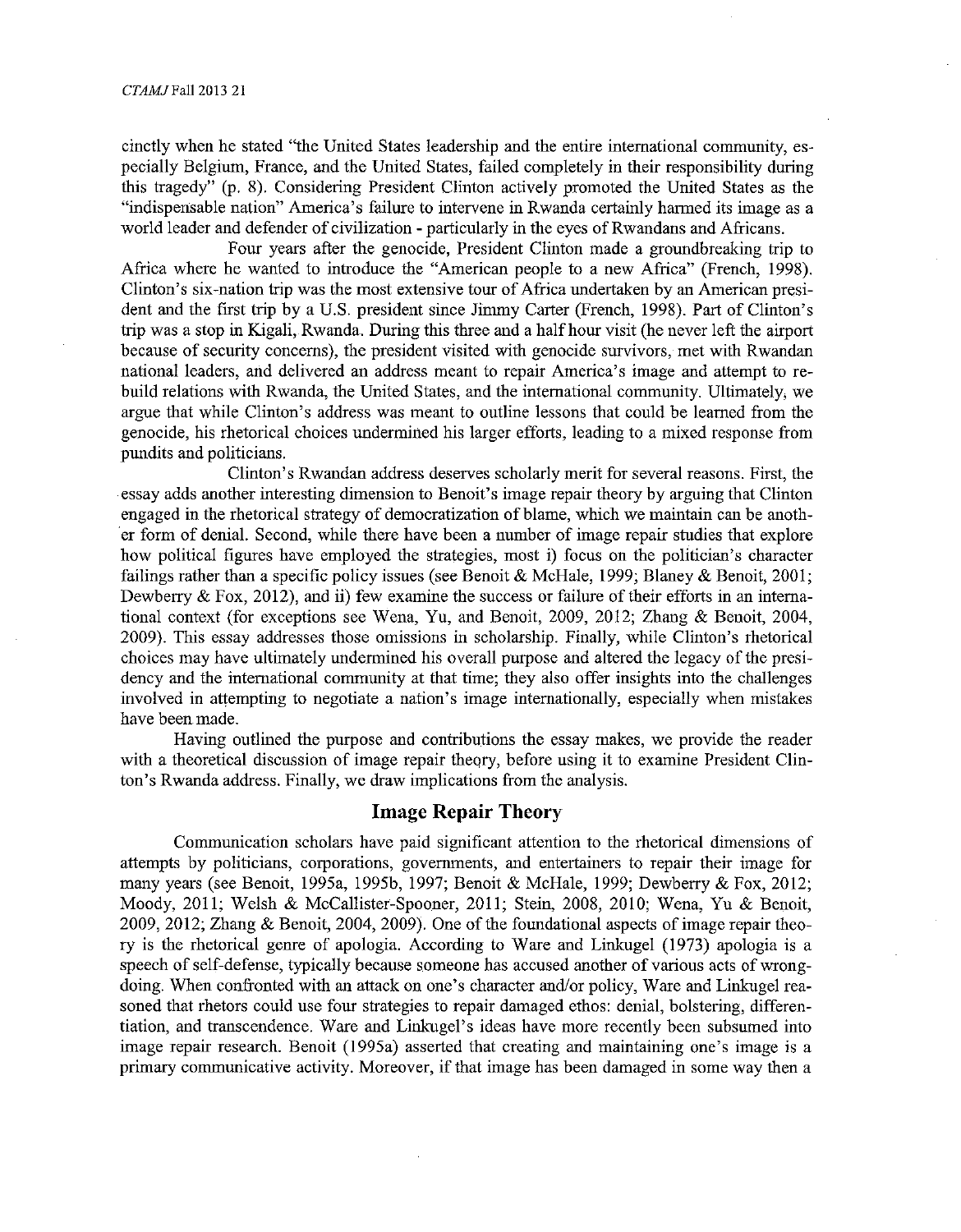#### 22 *CTAMJFall* 2013

response, an attempt at image repair, is essential to a rhetor. In composing his theory, Benoit offers a typology of five general approaches, with multiple sub-strategies, rhetors might use to rebuild their image.

In Benoit's (1995a) work the first general strategy is denial. Denial can come in two forms. *Simple denial* is where the speaker clearly states they did not commit the act they were accused of committing. The second form, *shifting the blame* (also known as victimage), concedes the action occurred but moves the responsibility for its occurrence to another party. Both of these strategies allow a speaker to deny wrongdoing.

The second broad category supplied by Benoit is evading responsibility, which contains four specific rhetorical postures. Provocation occurs when the speaker claims the offensive action was the result of responding to the negative actions of another; in essence, they were provoked, and therefore responsibility does not lie with them, but with the person who invited their response. A second strategy for evading responsibility is *defeasibility,* which happens when the person argues that events outside of their control caused the action. In attempts to evade responsibility speakers also might argue that the wrongful act was *accidental,* and thus not their fault. Finally, sometimes speakers will claim they had *good intentions* when they committed the act in an attempt to evade responsibility. Ultimately, all four of these strategies represent attempts to avoid taking responsibility for an offensive act, thus repairing, at least in part, the damage done to an image.

Benoit's third category, reducing offensiveness, contains the most sub-strategies for image repair: six. The first of these, *bolstering,* takes place when the speaker extols virtuous and good qualities they possess in an attempt to engender positive feelings toward them while simultaneously making the action they committed seem less offensive. Secondly, an accused person or group can argue the offense was not as offensive as it is made out to be, thus *minimizing* its damage. Speakers can also *differentiate* the offensiveness of an act by comparing it to other, far more aberrant and distasteful actions. Rhetors can also attempt *transcendence* by placing the action in a broader more positive light. Fifth, the accused can turn the tables and *attack the accuser's* credibility and motives, thus making their offense even viler than the one committed by the speaker. The final method of reducing offensiveness is *compensation,* because it attempts to reimburse the victims of the offense, although this does not necessarily come with an admission of guilt.

The fourth category of image repair strategies available to speakers is corrective action, and like denial it comes in two forms. In the first form the accused offers to *repair* any damage that resulted from the offending action. Sometimes this involves charitable giving, volunteering, or even seeking professional assistance. In the event that the action's damage cannot be reversed, speakers can take a second form of corrective action whereby tbey enumerate plans to *preven<sup>t</sup> the recurrence* of the offending act. Both of these strategies show a willingness to materially participate in the repair of an image, but again, neither necessarily accompanies an admission of guilt.

The admission of guilt, or *mortification,* is the final image restoration category explicated by Benoit. This is when a speaker takes full responsibility for their actions and apologizes to those damaged by tbe offense. Often, admissions of guilt are accompanied by other strategies from the other categories, and when done well by a speaker an image can be quickly repaired. In the case of President Clinton's Rwandan visit/address we argue that while the president did achieve some success by employing several of these strategies, his rhetoric undercut his reconciliation efforts.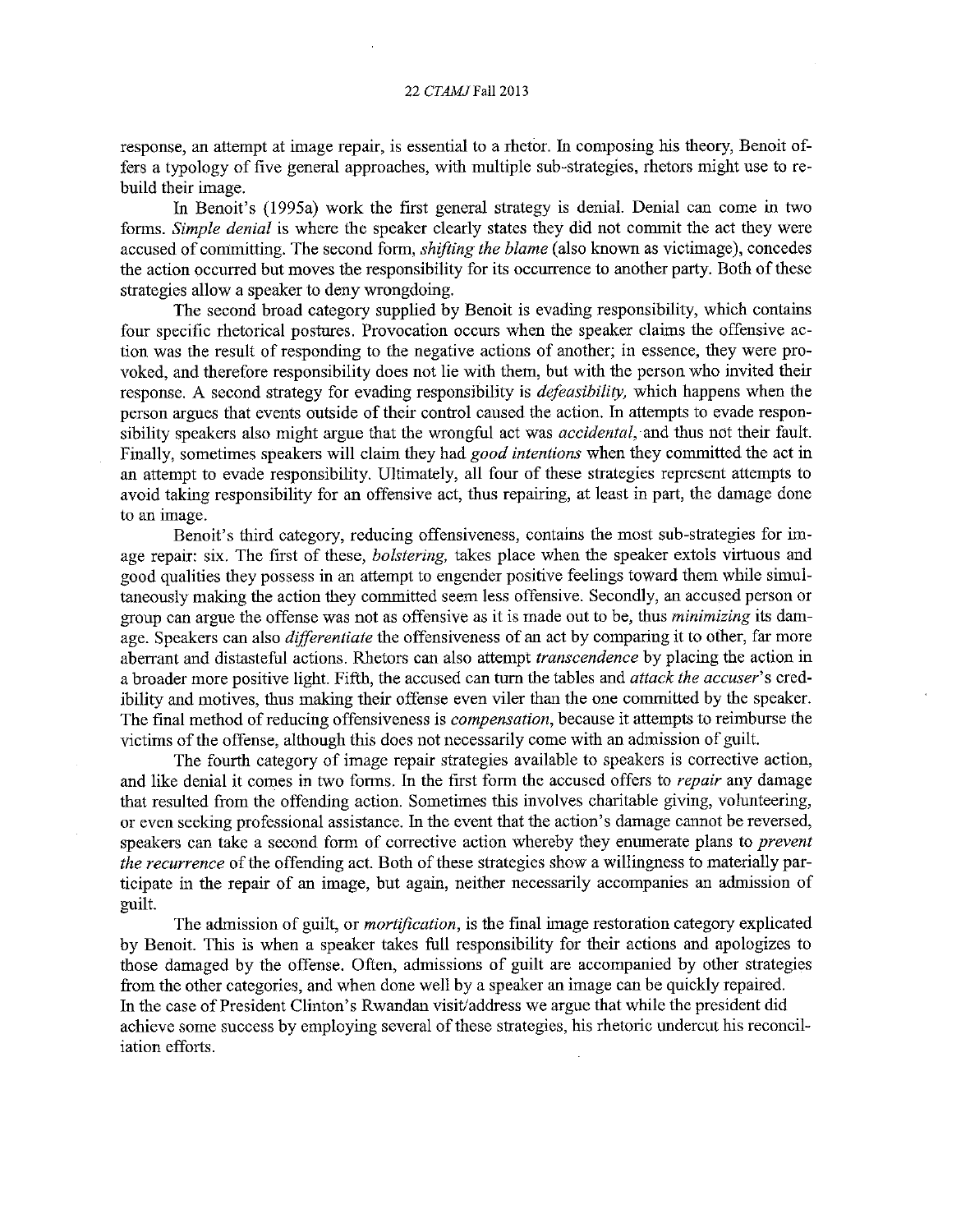### **President Clinton's Address in Rwanda**

President Clinton used a number of different strategies in his Rwandan image repair discourse. These strategies included mortification, transcendence, corrective action, and defeasibility. President Clinton embarked on a 12 day "upbeat tour" tour of several African nations with growing economies and strengthening democracies in March 1998. He delivered his Rwanda address during a three and a half hour stop-over on the tarmac at Kigali airport on March  $25<sup>th</sup>$ , 1998. He began with the traditional pleasantries, thanking the Rwandan President, Vice-President, and some genocide survivors for graciously greeting him and his U.S. delegation. Clinton then noted his primary purpose was to:

Pay the respects of my Nation to all who suffered and perished in the Rwandan genocide. It is my hope that through this trip, in every comer of the world today and tomorrow, their story will be told; that 4 years ago in this beautiful, green, lovely land, a clear and conscious decision was made by those in power that the peoples of this country would not live side by side in peace. (p. 495).

Clinton then proceeded to recount, albeit briefly, the composition of the genocide and how it was "not spontaneous or accidental" but rather a policy "aimed at the systematic destruction of a people<sup> $\overline{5}$ </sup> (p. 496). The Rwandan genocide demonstrated people's capacity for evil, something Clinton asserted "we cannot abolish ... but we must never accept it. And we know it can be overcome" (p. 496). This rhetorical history and Clinton's underlying tone suggested to those in attendance that the international community had made a "conscious decision" to not assist in stopping the genocide. Despite this inaction, however, Clinton implied that he, and the international community, may have learned some transcendent lesson for future U.S.-Rwandan nations: the United States must "overcome" its own political inertia so his promise of"never again" was more than empty rhetoric.

In the next section of his address, Clinton (1998) stated:

The international community, together with nations in Africa, must bear its share of responsibility for this tragedy, as well. We did not act quickly enough after the killing began. We should not have allowed the refugee camps to become safe havens for the killers. We did not inunediately call these crimes by their rightful name: genocide. We cannot change the past, but we can and must do everything in our power to help you build a future without fear and full of hope (p. 495).

On the surface, it appears as if Clinton was using the strategy of mortification because he accepted, on behalf of the international community, blame for allowing the Rwandan genocide to leap out of control. As the leader of the United States and the implied leader of the international community, Clinton attempted to make the case that the entire world, including his administration (although he never singled out the United States for responsibility), failed to stop the deadly atrocities. However, we contend that Clinton engaged in a faux form of mortification. Mortification requires the rhetor admit blame for their specific actions. Clinton made no mention the mistakes the United States made regarding the Rwandan genocide. Instead, we maintain the president engaged in the strategy *democratization of blame* (Barnett, 2002). Democratization of blame involves spreading the blame across various rhetors, which makes everyone (not a specific entity) responsible for the offending act. In a sense, it is another strategy of (or akin to) denial because it appears as if the rhetor takes responsibility for their actions, but at the same time admits to no specific guilt. They deny any specific kind of wrongdoing .. Clinton also stated "The international community, together with nations in Africa, must bear its share of responsibility for this tragedy" with the "we implied blame could be spread to every major power within the intema-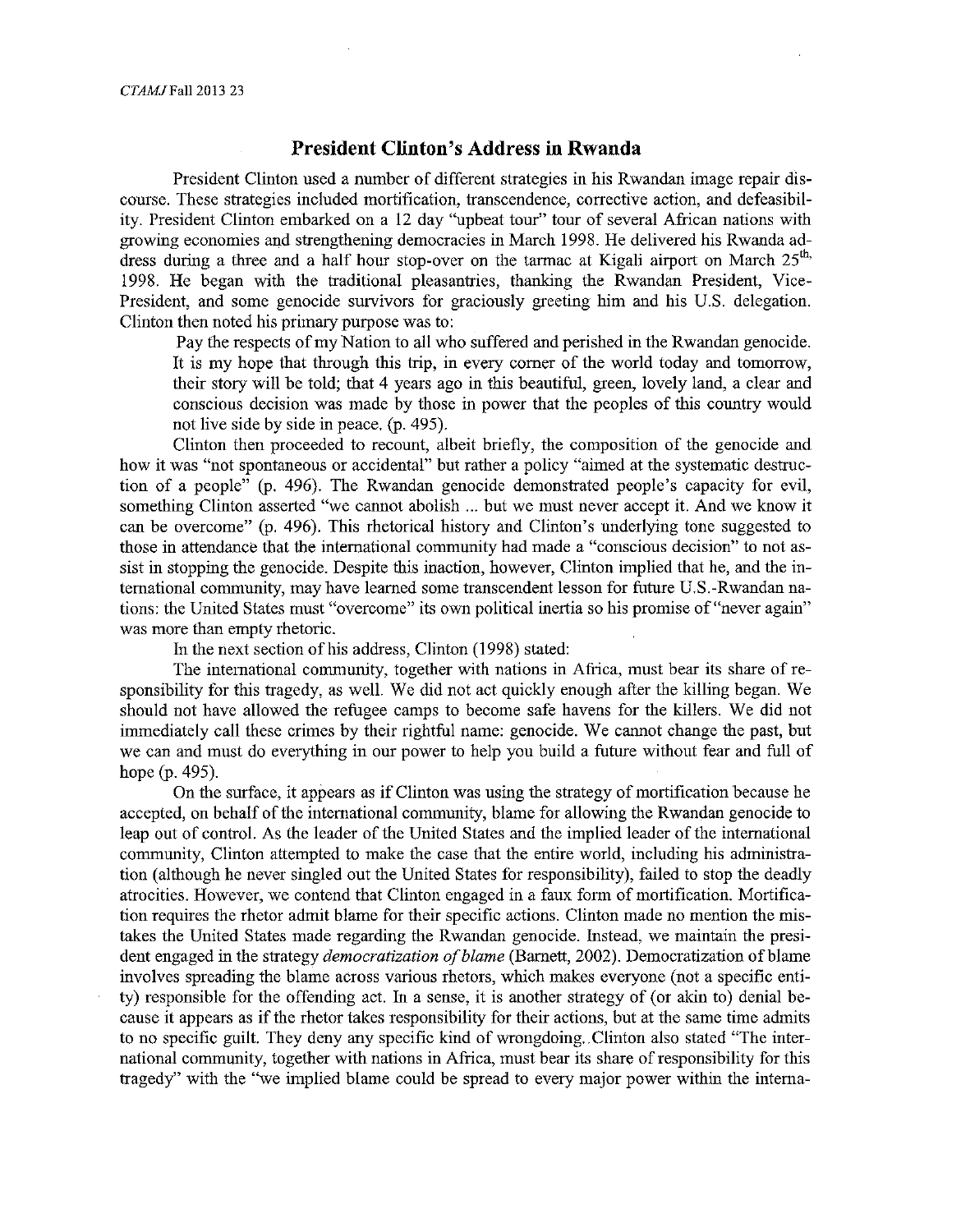#### 24 *CTAMJFall* 2013

tional community, along with the United States. While it is laudable that the president admitted a foreign policy mistake, the 'sharing' of responsibility made Clinton's supposed confession a diffusion of any responsibility for American inaction. As the supposed world leader, the United States has a greater obligation to lead on global issues. In the above passage, he suggested that all countries can behave equally, that each has as much ability to stop global problems when they arise. In essence, the president denied the capacity of the United States to truly exert international leadership on this kind of issue. In doing so, he implied America cannot prevent future atrocities, and undermined the ability of Rwanda and other nations tom apart by mass atrocity to build a future "without fear and full of hope." Thus, Clinton's pledge to "never accept" genocide was severely undermined by his own words.

In that same passage, Clinton moved from democratization of blame into a strategy of transcendence by arguing that "we"- the United States, international community, and Rwandans - must move forward to "build a future without fear and full of hope." Indeed, transcendence appears to be the dominant strategy of Clinton's Rwanda address. On several occasions he attempted to take his audience out of its current position and paint a picture where a peaceful and prosperous future lies ahead for Rwanda if its people work in concert with the international community. Here, Clinton attempted to place the Rwandan genocide in a more positive light, providing an opportunity for Rwandans and the international community to learn valuable lessons from this tragedy. Clinton (1998) stated:

We owe to those who died and to those who survived and who loved them, our every effort to increase our vigilance and strengthen our stand against those who would commit such atrocities in the future, here or elsewhere. Indeed we owe to all the peoples of the world who are at risk because each bloodletting hastens the next as the value of human life is degraded and violence becomes tolerated ... we owe to all the people in the world our best efforts to organize ourselves so that we can maximize the changes of preventing these events. And where they cannot be prevented, we can move more quickly to minimize the horror. So let us challenge ourselves to build a world in which no branch of humanity because of national, racial, ethnic, or religious origin, is again threatened with destruction because of those characteristics of which people should rightly be proud. Let us work together a community of civilized nations to strengthen our ability to prevent, and if necessary, to stop genocide. (pp. 496-497)

At the end of his address, Clinton (1998) advanced similar transcendent lessons about the Rwandan genocide. He noted:

And so I say to you, though the road is hard and uncertain and there are many difficulties ahead, and like every other person, who wishes to help, I doubt we will not be able to do everything I would like to do, there are things we can do. And if we set about the business of doing them together, you can overcome the awful burden that you have endured. You can put a smile on the face of every child in this country, and you can make people once again believe they should live as people were living who were singing to us and dancing for us today. That's what I believe. That is what I came here to say. And that is what I wish for you. Thank you and God bless you. (p. 499).

Throughout both passages Clinton attempted to weave the lessons of Rwandan genocide into a larger vision of what Rwanda, with help from the international community, could accomplish in the future. Clinton appeared to be stating that, while the genocide was a tragic event, the history of that event does not need to dominate the destiny of this nation. It demonstrated the capacity for evil that men have. Now that capacity is recognized and we can use it to build a better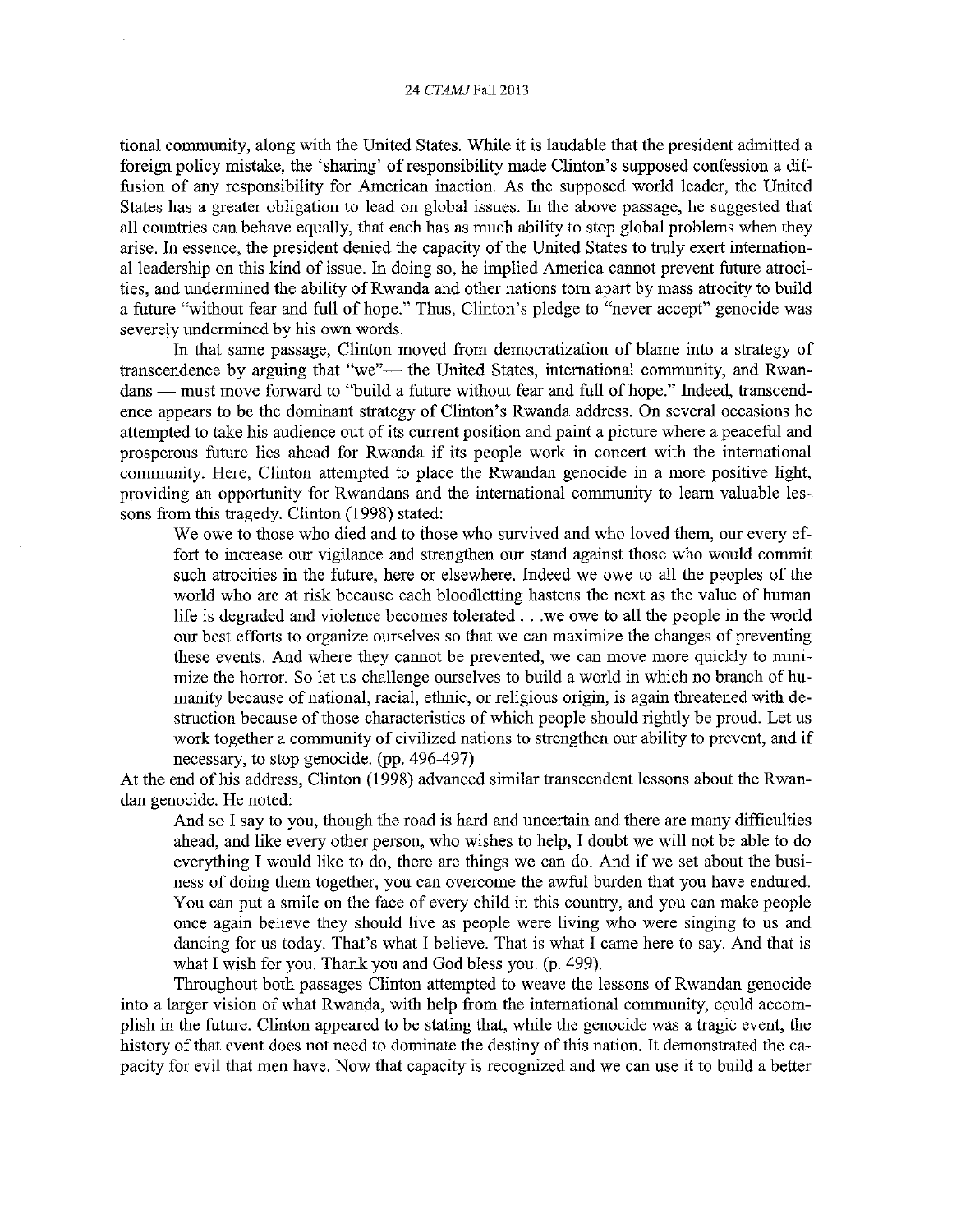future for Rwanda, Africa, and the world. The world owes a debt to those who died in the genocide and its accompanying survivors to be vigilant by identifying potential hotspots and engage in actions that would prevent this kind of tragedy again from occurring because these acts of violence ultimately tear at the fabric of the community humanity we all share. The world owes a debt to the genocide survivors and to humanity to "overcome the awful burden" of violence, putting in place mechanisms where people can work, live, and play together so that all may prosper on this small planet.

In some respects, Clinton's transcendence was reminiscent of John F. Kennedy's American University address in 1963. In that address, Kennedy (1963) attempted to build a bridge of peace with the Soviet Union by reducing the tension and "re-humanizing" the Soviets to some degree (see Kimble, 2009). The most famous line from that address, which has been repeated in other speeches and films was, "in the final analysis our most basic common link is that we all inhabit this small planet. We all breathe the same air. We all cherish our children's future. And we are all mortal." Indeed, Clinton's transcendence was 'Kennedyesque.' For Clinton, the Rwandan genocide provided the opportunity for Rwanda and the international community to move forward together, not separated by ethnic and tribal tension as it was before the genocide, united in a common humanity where the future was bright for all Rwandans regardless of "national, racial, ethnic, or religious origin."

Clinton's message of transcendence, however, was undermined by other aspects of his address. For example, Clinton asserted he had a lack of control and information regarding the events within Rwanda. The president stated, "it may seem strange to you here ... but all over the world there were people like me sitting in offices, day after day after day, who did not appreciate the depth and speed with which you were being engulfed by this unimaginable terror" (p. 497). In this passage, Clinton attempted to distance himself from charges that in 1994 his administration and other international leaders (such as U.N. Secretary General Kofi Annan who attempted to apologize for the United Nations inaction during the Rwandan genocide), actually had much more information regarding the genocide but did nothing to stop it. However, Clinton's claim of ignorance lacked credibility and belied the evidence from other sources. It is incomprehensible that a nation as powerful as the U.S., with its extensive and sophisticated network of satellites and intelligence, failed to understand the scope of the Rwandan genocide. Rather, looking back it seems clear that political exigency, not ignorance, was what caused America's inaction. After the foreign policy debacle of Rwanda, the domestic political failure of healthcare, Clinton did not want to give ammunition to his Republican opponents who were castigating him as a weak and feckless leader. The lack of action within Rwanda also demonstrated the low priority sub-Saharan Africa received in the Clinton White House in the first term of his presidency. African countries were not part of America's dominant set of national interests, thus they did not get the policy attention they deserve.

Additionally, Clinton's claim he did not understand the depth and speed of the genocide runs contrary to accounts from various sources. For example, Alison Desforges (2000), a Human Rights Watch consultant, asserted US officials knew "two days, not two weeks, after the slaughter began on April 6" (p.141). Similarly, Harvard University Professor Samantha Power (2002) in her book *A Problem from Hell,* noted the Clinton administration did have knowledge of the rapidly deteriorating situation in Rwanda. Canadian General Romeo Dallaire (2003), who was in charge of the U.N. peacekeeping force within Rwanda immediately prior to the genocide, claimed he sent several reports to the United Nations about the escalation of ethnic conflict in Rwanda. Certainly, those reports would have been passed onto the U.N. Security Council and the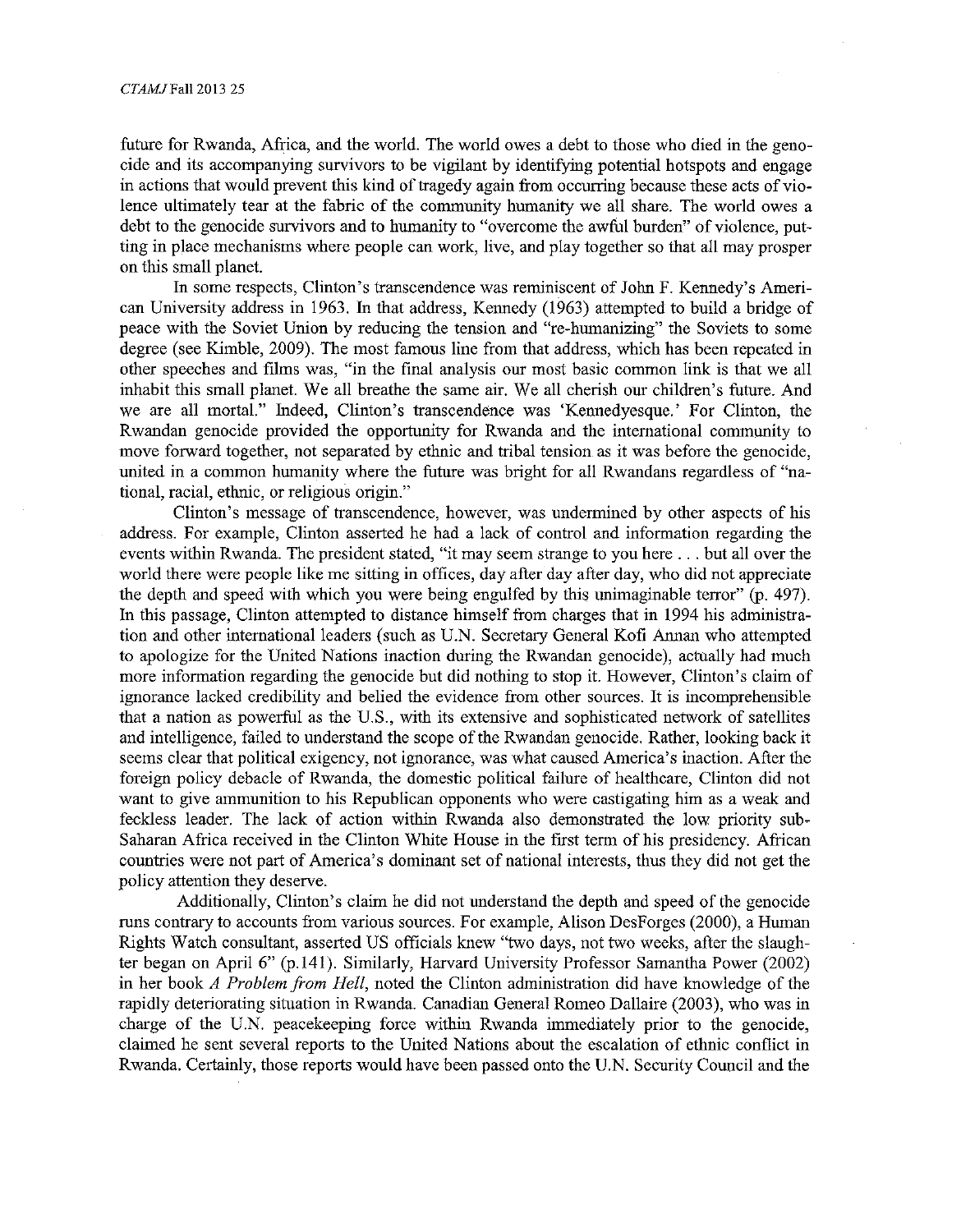#### 26 *CTAMJ* Fall 2013

American Ambassador to the U.N. who could have contacted the president. While it is possible the president and "international community" did not appreciate the "speed" and "depth" of the Rwandan genocide, their inaction certainly cost time and, ultimately, lives. The situation was also hampered by limits placed on the United Nations Security Council (and the US military forces) to intervene, which clearly demonstrated weakness inherent in the international community's ability to deal with issues concerning ethnic cleansing and genocide at that time.

The final strategies Clinton employed were specific corrective actions he pledged the United States would take to ensure Rwanda could recover from the genocide, and measures to prevent its occurrence. First, the President directed his administration to "improve, with the international community, our system of identifying and spotlighting nations in danger of genocidal violence" so preventative measures can be taken to arrest any potential violence (p. 497). Second, the United States pledged to be the first nation to contribute \$2 million to Rwandan Genocide Survivors Fund so that genocide survivors and communities could find the care they need. Third, Clinton pledged more than \$30 million to a Great Lakes Judicial Initiative to create conditions for an "impartial, credible, and effective" judicial system to be built that would gain the respect of Rwandans, Burundi, Uganda, and other nations within Central Africa. Additionally, Clinton renewed America's support for an International Tribunal on the Rwandan Genocide, while pledging to assist Rwandan officials to try those responsible for war crimes. Finally, the president asserted that a permanent international court should be created to deal with crimes such as genocide, instead of a special tribunal that had to be set up by the United Nations. A permanent court furthered Clinton's transcendent ideals of humanity being judged by the same standards regardless of their origin.

Some of Clinton's corrective actions did assist with Rwanda's healing in the aftermath of the genocide. The Great Lakes Judicial initiative did lead to improved conditions in the judicial systems in Rwanda and Burundi. Moreover, it assisted in supporting the Gacaca court, which has been the primary place where perpetrators of the genocide have been prosecuted. However, the Clinton administration failed in its efforts to push for a system that would spotlight countries susceptible to genocidal violence. Indeed, between 2003 and 2004, less than 5 years after Clinton's address, it is estimated that as many as 300,000 people died in Darfur, a drought-prone region of western Sudan. (The Bush administration was quicker to label the situation as genocide despite UN uncertainty about whether it was or wasn't at the time.)

Indeed, the United States also did not move to create the permanent genocide tribunal that Clinton proposed. Instead, genocide trials are still either prosecuted under special tribunal (e.g. the Gacaca Court) or given special attention at the International Criminal Court within The Hague. At the time of this writing, few advances have been made to create a system that would prosecute individuals for genocide and no systematic prosecution for the crimes in Darfur have begun. To date, the United States (under the Clinton, Bush, and Obama administrations) has not pushed the issue at the United Nations either.

#### **Audience Reception of Clinton's Address**

Although we have no polling data to evaluate Clinton's rhetorical efforts in Rwanda, press accounts indicate that reviews of Clinton's address were mixed at best. For example, Constance Freeman, Director of African Studies at the Center for Strategic and International Studies in Washington stated one of the "high points" of the trip was Clinton's meeting with survivors of the genocide, stating that "if this trip is nothing else but symbolism, it was well worth it" (Condon, 1998, p. Al). Davis (1998) claimed that the sustained applause from the crowd gathered at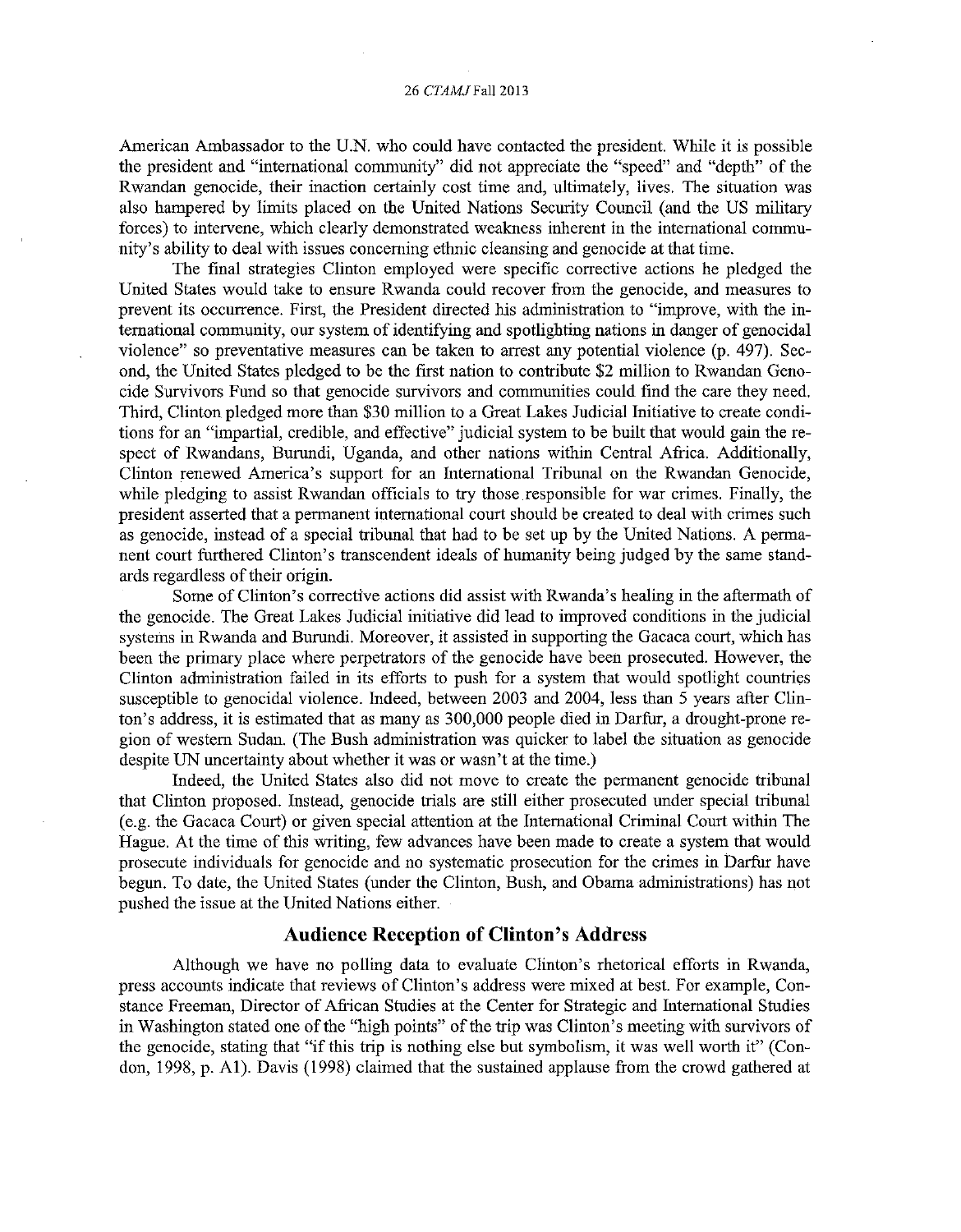the airport that day was as though "the country released a huge sigh of relief that, finally, the unacceptability of genocide had been acknowledged" (p.11B). Additionally, Clinton appeared visibly moved when interacting with survivors; Rwandans also appreciated that he agreed with Rwandan President Pasteur Bizimungu's assertion that the genocide resulted not from ancient tribal differences, but from a "clear and conscious decision" by extremist political leaders (Strobel, 1998, p. Al). Bizimungu (1998) called the visit, "an elegant statement of your condemnation of the genocide, a sign of solidarity with the victims and a challenge to the international community to work to stem the recurrence of genocide" (para. 2). Tito Rutaremara, who survived political violence in Rwanda in 1959, 1962, 1967 and 1994, stated "Having the leader of the whole world coming to small Rwanda, it is a big difference." He also stated that the United States "should have stopped the genocide" (Strobel, 1998, p. Al). An article in the *Financial Times* stated, "President Clinton's Africa safari... has not only raised the profile of a marginalized continent. .. It has proved a salutary learning experience from Mr. Clinton. It has brought home to him the enormity of Africa's problems and the inadequacy of the US response" (Educating Bill, 1998, p. 19).

Clinton's address was also disparaged by many. Yael Aronoff (1998) argued that while Clinton's apology exhibited genuine empathy, "It does not do enough to ensure that future genocides will be prevented or ended (p. A25). Theology professor Stephen Pope (1999) accused Clinton of word manipulation, castigating his apology as "superficial sentiment as a means of damage control, it amounted to an alibi for unconscionable negligence and even active obstruction of what any decent person would recognize as a duty to protect people from being massacred (p.8). A *Boston Globe* editorial called the apology "incomplete" and "misleading," and London's *Guardian* newspaper labeled the apology disingenuous, that "Non-intervention was US policy, not an oversight" (Ryle, 1998). In 1994 a *New York Times* article claimed that Kofi Annan's aides admitted privately that "The Americans said no...It was fresh after Somalia, and the Americans were not going to have it" (McKinley, 1998). The greatest criticism came in a report issued by the United Nations Genocide Panel in December 1999 asserting the president's apology did little to ease the US and UN's culpability in the 1994 massacre, labeling apologies made by Clinton and a similar one made by Secretary General Kofi Annan in May 1998 as "inadequate" (Lynch, 1999, p.29). Clinton's main goal was to repair the damage done by American and international inaction. However, despite his best efforts and intentions to make amends to the people of Rwanda and ensure a similar atrocity would never happen again – his efforts fell short and were met with lukewarm reviews by the international press.

### **Implications**

In this essay, we analyzed President Clinton's attempts to repair the image of the United States and the international community with an address given before a Rwandan audience in 1998. We argue that the president's purpose was undercut by the rhetorical choices he made. From this analysis we can draw several implications.

First, we maintain that democratization of blame should be added as a strategy of denial to image repair theory. Rhetors who democratize blame for their actions attempt to spread responsibility to multiple rhetors and/or factors leading to their specific behavior. Those that employ the strategy successfully may be able to extricate themselves from the situation. Based on some press accounts, there were some Rwandans who accepted Clinton's attempts at reconciliation because of this strategy. Indeed, it can be an effective strategy for some rhetors.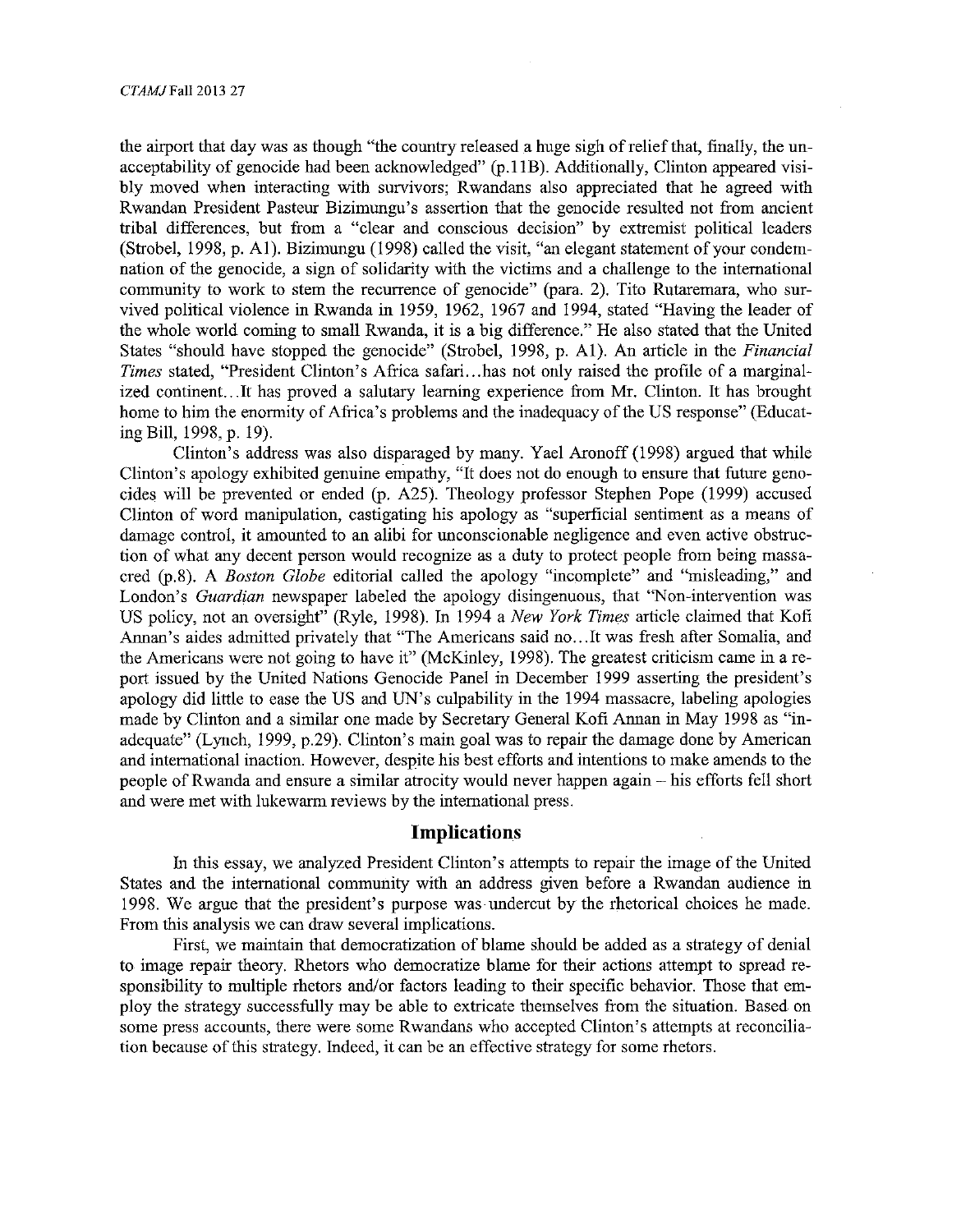#### 28 *CTAMJFall* 2013

More importantly, although we deem this address to be unsuccessful we argue that it does serve three important purposes. Initially, just because a rhetor may fail at their larger rhetorical goal, it does not mean they are not worthy of study. In fact, there are great lessons to be learned in failure. Frobish (2007) asserted some of the most important rhetorical lessons can be found in the rhetorical inadequacy of famous rhetors. Indeed, Clinton's failed attempt at image repair illustrates what *not* to do in image repair and reconciliation. Kim, Avery and Lariscy (2009) found that the most effective strategies with image repair were full apologies with healthy doses of mortification and corrective action. Rhetors, when they admit past transgression, should fully come clean as to that specific wrongdoing, even if it causes short-term pain. Girma Negash (2006) noted that a full reckoning of mistakes was really the only way to move past indiscretion to build a more positive present and future with individuals and communities.

Additionally, Clinton's rhetoric left an important legacy for the presidency. His tour of Africa, particularly his Rwanda address, began a tradition within American foreign policy rhetoric that Edwards (2008) termed confessional foreign policy. Confessional foreign policy is where a president acknowledges past mistakes by his administration or past administrations. In doing so, confessional foreign policy can help symbolically remove impediments caused by pas<sup>t</sup> wrongdoing. It serves to reset relationships between the United States and affected countries and/or regions. President Clinton's confessions in Africa were the first by a president to admit foreign policy wrongdoing, particularly on foreign soil. The Clinton administration proceeded to continue its confessional foreign policy by admitting mistakes past administrations had committed in Guatemala and Greece. President George W. Bush employed a confessional foreign policy strategy by acknowledging American wrongdoing with its policies toward Hungary, Africa, and Egypt during the Cold War. President Obama has also admitted injustices committed by the United States against South American countries, the Middle East, India, Pakistan, and Europe (Edwards, forthcoming). Thus, while we have argued Clinton's rhetorical choices undermined his larger message of contrition, it did provide a precedent for future presidents to recognize America's checkered foreign policy past that offered new rhetorical ground to (re)build relationships across the globe.

Finally, it could be argued that Clinton's Rwanda rhetoric can be caused a sea change in international discussions of preventing genocide and mass atrocity. In 1999, U.N. Secretary General Kofi Annan began a campaign to get nation-states to discuss and resolve tensions between interfering in a nation's sovereignty and the larger goal of protecting human rights. In 2000, at the behest of the U.N., Canadian Prime Minister Jean Chretien created the International Commission on Intervention and State Sovereignty (ICISS) to outline a broader framework for humanitarian intervention. In 2001, ICISS released its final report entitled *Responsibility to Protect.*  In this report, ICISS argued that states have a responsibility to protect civilians from crimes against humanity, war crimes, ethnic cleansing, and genocide with military force if necessary.

Over the past decade, the Responsibility to Protect doctrine (R2P) has been debated and negotiated by the international community. As a concept, at the 2005 World Summit, all nations agreed to language enshrining the R2P doctrine as a principle that nation-states should attempt to live up too (Bain, 2010; Bellamy, 2006, 2009; Benjamin, 2010; Evans, 2009). However, putting this concept into practice has proven more difficult. Certainly, the intellectual heft of R2P was not enough for the international community to prevent the atrocities in Darfur, despite it being called a genocide by the United States and other nations. However, it has served as justification to protect civilians in Kenya in 2007-2008, Libya in 2011 and potentially in Syria in 2013 (Cotler & Genser, 2011; Zenko, 2013). We do not claim that President Clinton's address directly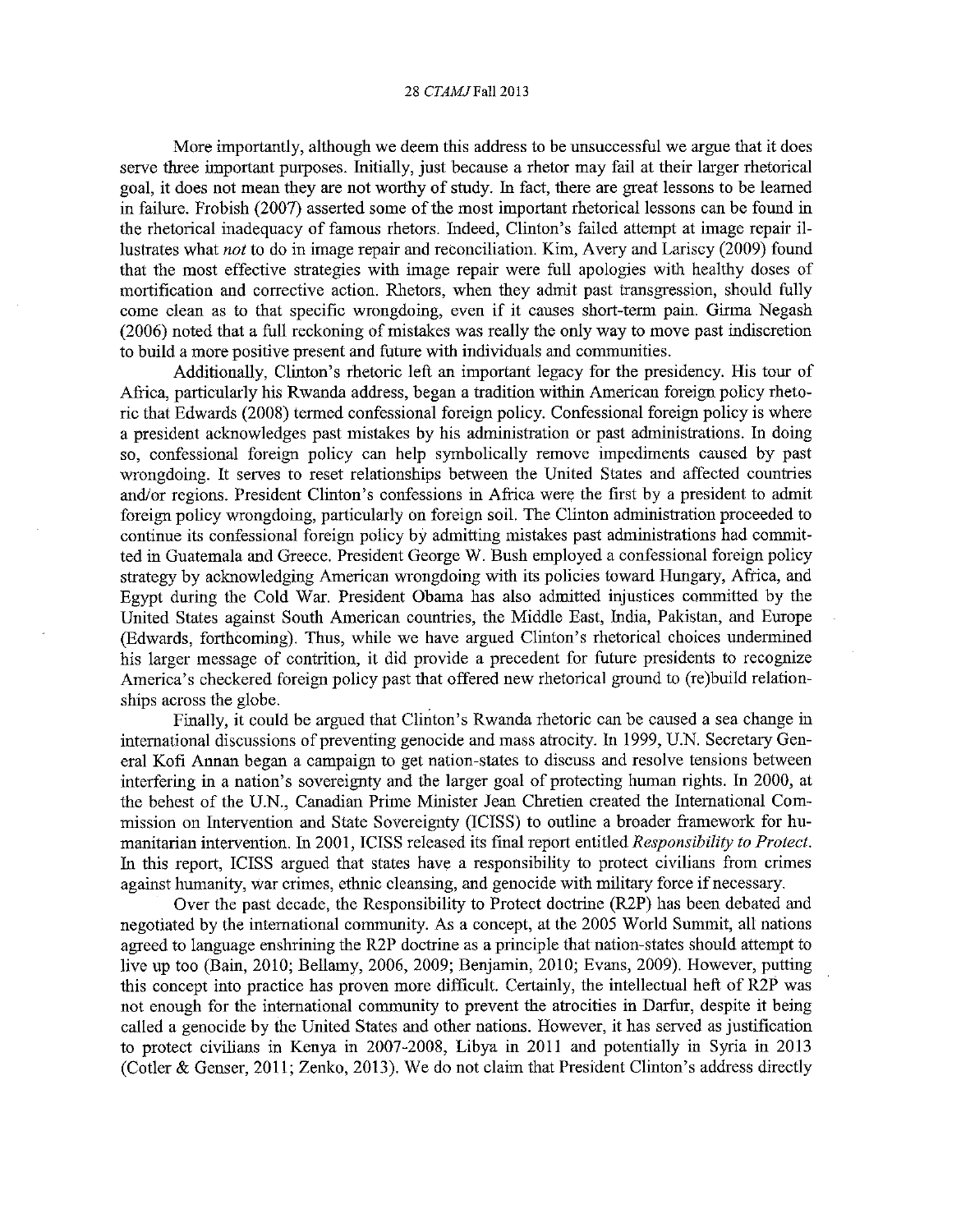led to the creation of R2P, but it was part of the initial sea change that the international community has taken regarding the ideas of sovereignty and the responsibilities of nation-states. We also do not claim that genocide, crimes against humanity, war crimes, and ethnic cleaning will now suddenly go away because of this enlightened sea change. Domestic politics and the national interests of states, including America, will still rule many of their decisions to act. However, the fact that there has been movement to ameliorate the problem of genocide, even at the intellectual level should offer some small celebration for those who value human rights, equality, and the protection of citizens. President Clinton's address marks the beginning of a conversation and debate that continues and will continue for us to "work together as a community of civilized nations to strengthen our ability to prevent, and if necessary, to stop genocide" (Clinton, 1998, pp. 498).

### **References**

An evasive apology in Africa (1998, March 27). *The Boston Globe,* 16.

- Aronoff, Y.S. (1998, April 9). An apology is not enough; what will happen in the next case of genocide? *The Washington Post,* A25.
- Bain, W. (2011 ). Responsibility and the obligation in 'responsibility to protect.' *Review of International Studies,* 36, 25-46.
- Barnett, M. (2002). *Eyewitness to a genocide: The United Nations and Rwanda*. Ithaca, NY: Cornell University Press.
- Bellamy, A. (2006). Whither the 'responsibility to protect.' Humanitarian intervention and the 2005 World Summit. *Ethics and International Affairs,* 20, 143-169.
- Bellamy, A. (2009). Realizing the responsibility to protect. *International Perspectives,* 10, 111- 128.
- Benjamin, D. (2010). Sudan and the resort to regional arrangements: Putting effect to the Responsibility to protect. *International Journal of Human Rights,* 14, 233-245.
- Benoit, W.L. (2000). Another visit to the theory of image restoration strategies. *Communication Quarterly,* 48, 40-43.
- Benoit, W.L. (1995a). *Accounts, excuses, and apologies: A theory of image restoration.* Albany, NY: State University of New York Press.
- Benoit, W.L. (1995b), Sears repair of its auto service image: Image restoration discourse in the corporate sector. *Communication Studies,* 46, 89-106.
- Benoit, W.L. (1997). Hugh Grant's image restoration discourse: An actor apologizes. *Communication Quarterly,* 47, 251-267.
- Benoit, W.L. & McHale, J.L. (1999). Kenneth Starr's image repair discourses viewed on 20/20. *Communication Quarterly,* 47, 265-280.
- Bizirnungu, P. (1998, March 26). President Bizimungu welcomes USA's 'new partnership' with Africa. *BBC Monitoring Africa.* Retrieved from LexisNexis Academic Database.
- Blaney, J.R. & Benoit, W.L. (2001). *The Clinton scandals and the politics of image restoration.*  Westport, CT: Praeger.
- Clinton, W.l (1998, March 26). Remarks honoring genocide survivors in Kigali, Rwanda. *Weekly Compilation of Presidential Documents,* 34, 495-498.
- Condon, G.E. (1998, April 4). Clinton's trek to Africa has U.S. on a new path. *The San Diego Union Tribune,* Al.
- Cotler, I. & Genser, J. (2011, February 28). Libya and the responsibility to protect. *The New York Times.* Retrieved September 6, 2013 from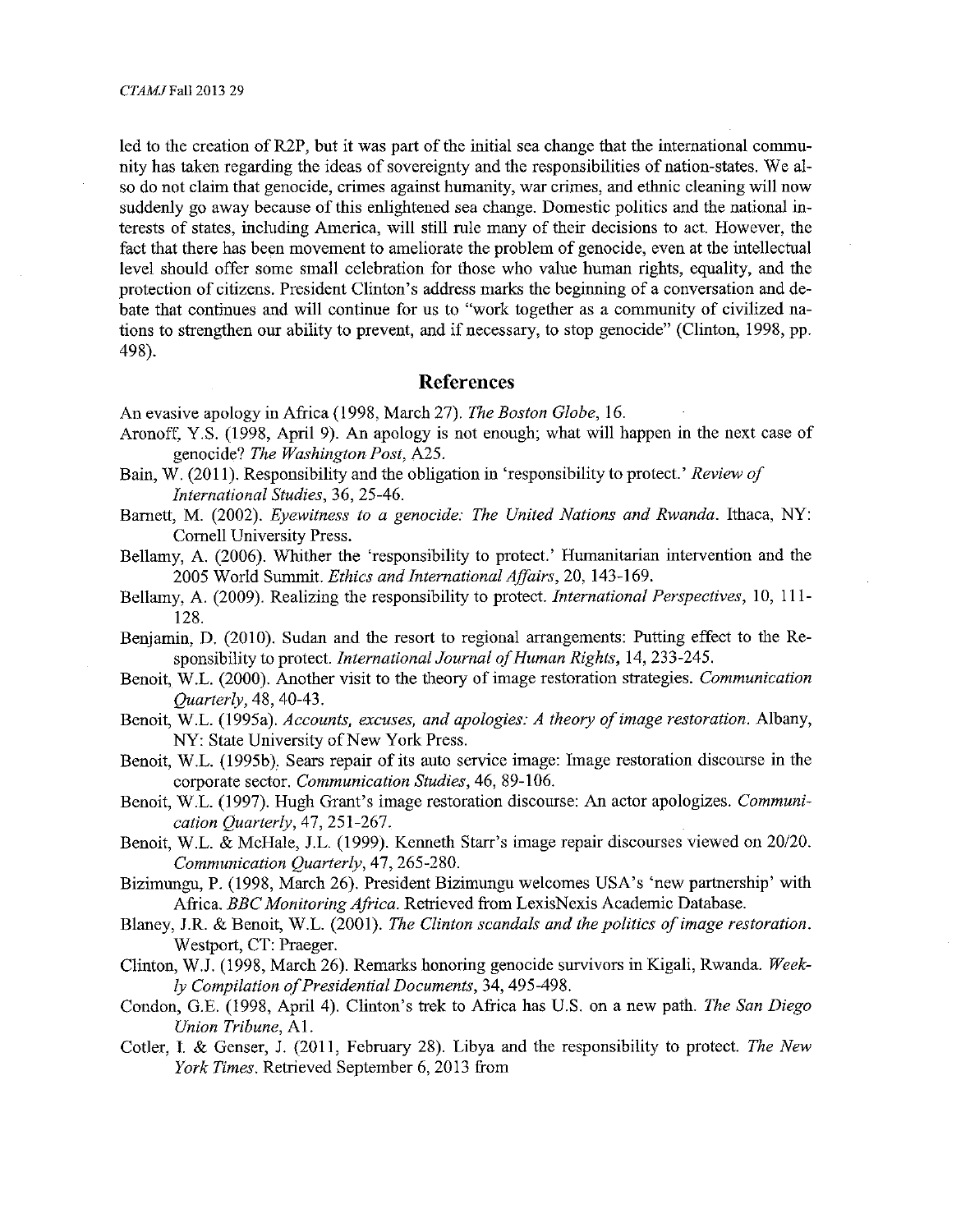http://www.nytimes.com/2011/03/01/opinion/01 iht-edcotler01.html?  $r=0$ 

- Dallaire, R. (2003). *Shaking hands with the devil: The failure of humanity in* Rwanda. Toronto, CN: Random House.
- Davis, C. (1998, April 3). Acknowledging atrocities enough for many Rwandans-for now. The *Cleveland Plain Dealer,* **1** lB.
- Desforges, A.L. (2000). Shame--rationalizing western apathy in Rwanda. *Foreign Affairs,* 79, 141-144.
- Dewberry, D.R. & Fox, R. (2012). Easy as **1,** 2, 3: Rick Perry and self-deprecation as image restoration. *Journal of Contemporary Rhetoric,* 2, 1-10. Retrieved from http://contemporaryrhetoric.com/articles/dewberryfox3 1.pdf.
- Educating Bill. (1998, March 30). *The Financial Times,* 19.
- Edwards, J.A. (2008). *Navigating the post-Cold War world: President Clinton's foreign policy rhetoric.* Lanham, MD: Lexington Books.
- Edwards, J.A. (forthcoming, 2014). Resetting America's role in the world: Barack Obama's rhetoric of (Re)conciliation and partnership. In **J.** Mercieca and J. Vaughn (Eds.) *The rhetoric of heroic expectations: Establishing the Obama presidency.* College Station, TX: Texas A&M University Press.
- French, H.W. (1998, March 22). Clinton's spotlight now turns to Africa. *The New York Times,* 3.
- Frobish, T.S. (2007). *Crises in American oratory: A history of rhetorical inadequacy.* Dubuque, IA: Kendall Hunt.
- Kennedy, J.F. (1963, June 10). American University commencement address. Retrieved from http://www.americanrhetoric.com/speeches/jfkamericanuniversityaddress.htrul.
- Kim, S., Avery, E. J., Lariscy, R.W. (2009). Are crisis communicators practicing what we preach? An evaluation of crisis response strategy analyzed in public relations research from 1991 to 2009. *Public Relations Review, 35* (4), 446-448.
- Kimble, J.J. (2009). John F. Kennedy, the construction of peace, and the pitfalls of androgynous rhetoric. *Communication Quarterly,* 57, 154-170.
- Leeds, J. (1994, July 27). U.S. defends response in Rwanda crisis. *Los Angeles Times,* Al 1.
- Lynch, C. (1999, December 17). Genocide panel faults U.N. for Rwanda tragedy; Paralysis of major powers also blamed. *Washington Post,* A 29.
- McKinley, J. (1998, May 10). Ugly reality in Rwanda. *New York Times.*
- Meisler, S. (1994, May 26). Angers, frustrates U.N. chief. *Los Angeles Times,* A6.
- Moody, M. (2011). Jon & Kate Plus 8: A case study of image repair, social media and the resulting media frames of celebrity divorce. *Public Relations Review.* 37(4), 405-414.
- Negash, G. (2006). *Apologia politica: State apologies by proxy.* Lanham, MD: Lexington Books.
- Pope, S. J. (1999). The politics of apology and the slaughter in Rwanda. *America,* 180, 7-8.
- Power, S. (2003). *A problem from hell: America and the age of genocide.* New York, NY: Harper Perennial.
- Preston, J. & Williams, D. (1994, July 23). Tepid response from U.S., world contributed to crisis, U.N. says. *The Washington Post,* Al7.
- Ryle, J. (1998, April 18). A sorry apology from Clinton. *The Guardian.*
- Wena, W.C., Yub, T. & Benoit, W.L. (2009). Our hero Wang can't be wrong: A case study of collectivistic image repair in Taiwan. *Chinese Journal of Communication,* 2, 174-192.
- Wena, W.C., Yu, T. & Benoit, W.L. (2012). The failure of 'scientific' evidence in Taiwan: A case study of international image repair for American beef. *Asian Journal of Communication,* 22, 121-139.